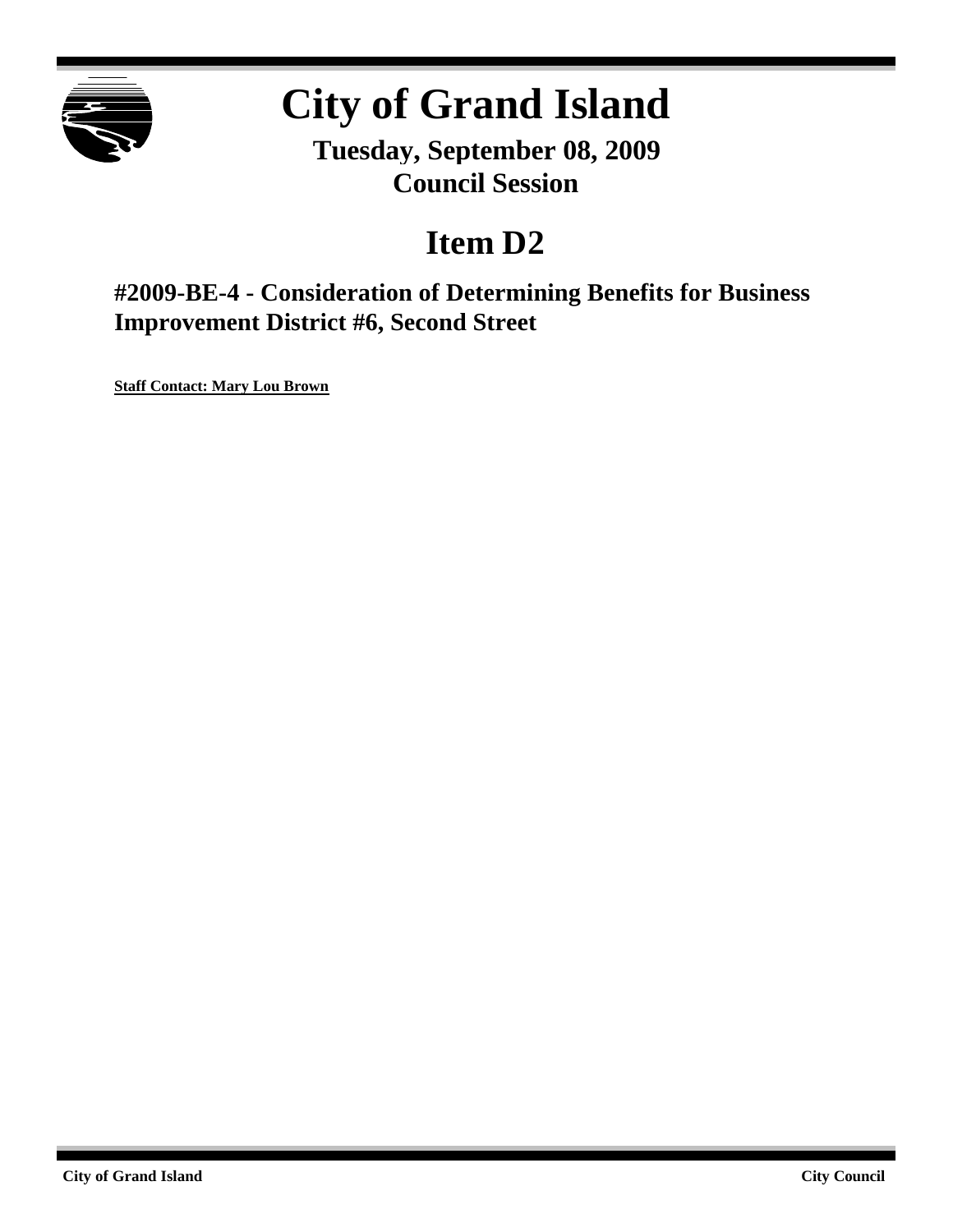## **Council Agenda Memo**

| From:           | Mary Lou Brown, Finance Director                                                                            |
|-----------------|-------------------------------------------------------------------------------------------------------------|
| <b>Meeting:</b> | September 8, 2009                                                                                           |
| Subject:        | Determining Benefits for Business Improvement District<br>No.6, Second Street and Approving the Assessments |
| Item $\#$ 's:   | $D-2 & E-6$                                                                                                 |
| $Presenter(s):$ | Mary Lou Brown, Finance Director                                                                            |

### **Background**

On August 26, 2008, the City Council adopted Resolution 2008-220, creating Business Improvement District No. 6, Second Street. The 2009-2010 Budget, provides for special assessments in the amount of \$5.50 per front footage for a total of \$39,292 for the 7,144 front footage.

### **Discussion**

The City Council, in its capacity as the Board of Equalization, is required to determine the benefits of the District and take action on the assessments as provided for in the associated Ordinance.

## **Alternatives**

It appears that the Council has the following alternatives concerning the issue at hand. The Council may:

- 1. Approve the benefits for the District and related assessments.
- 2. Deny the benefits and assessments.

## **Recommendation**

City Administration recommends that the Council approve the amendment to the benefits of Business Improvement District No. 6 and related assessments.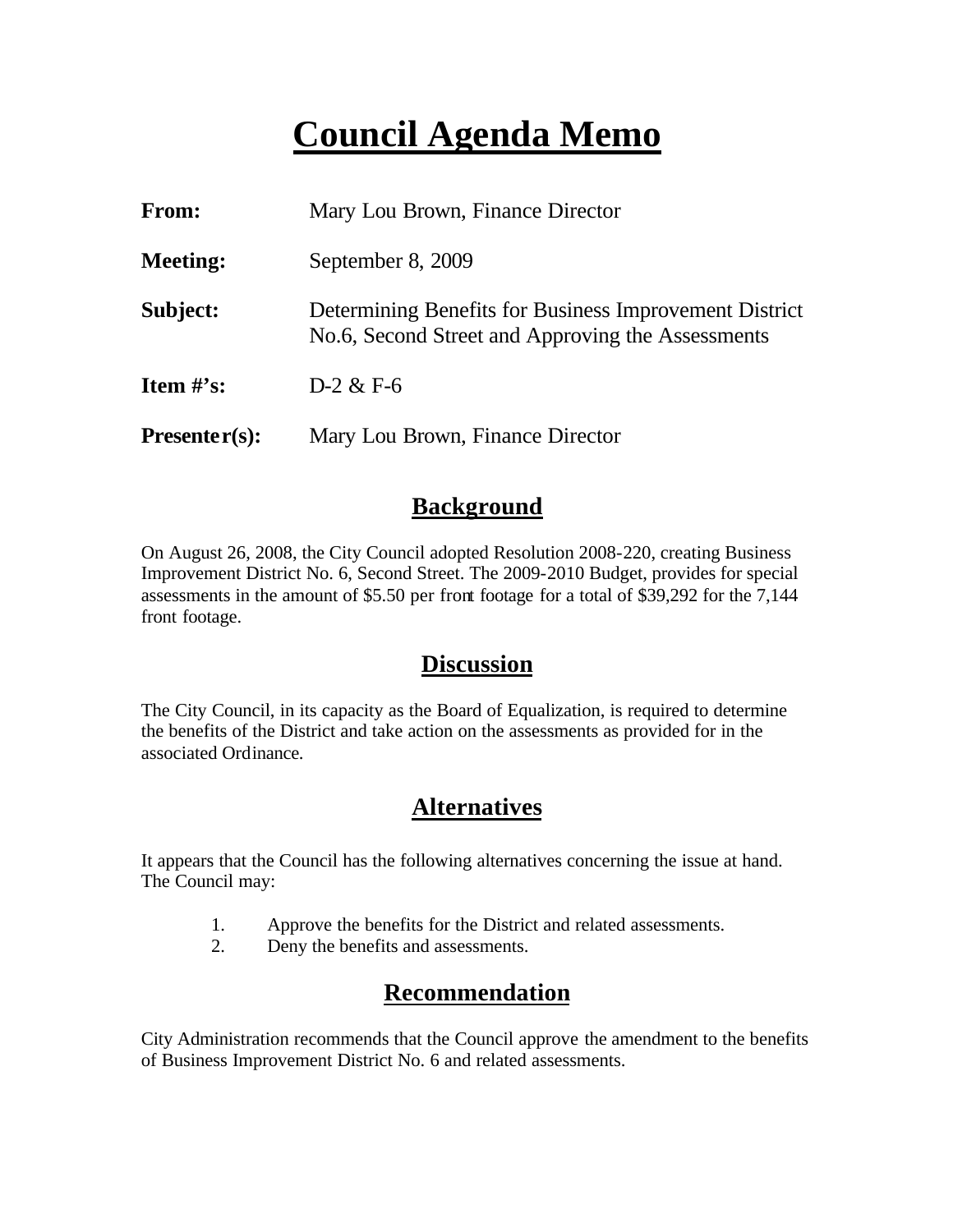## **Sample Motion**

**Board of Equalization:** Move to approve the benefits accruing to Business Improvement District No. 6 as presented.

**Ordinance:** Move to approve the assessments as provided for in the related Ordinance.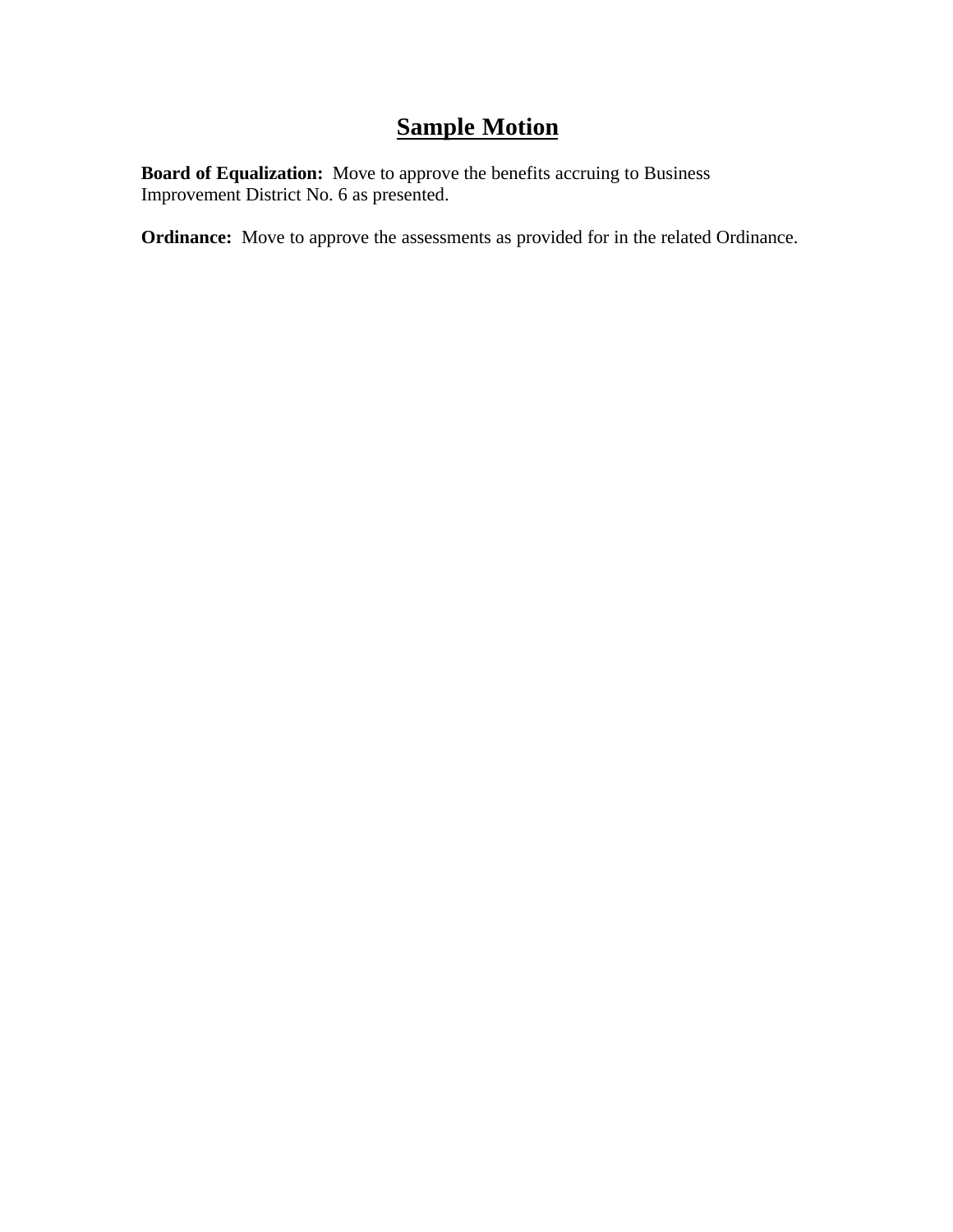#### R E S O L U T I O N 2009-BE-4

BE IT RESOLVED BY THE MAYOR AND COUNCIL OF THE CITY OF GRAND ISLAND, NEBRASKA, sitting as a Board of Equalization for Business Improvement District No. 6, after due notice having been given thereof, that we find and adjudge:

That the benefits accruing to the real estate in such district to be the total sum of \$39,293.84; and

#### Such benefits are equal and uniform; and

According to the equivalent frontage of the respective lots, tracts, and real estate within such Business Improvement District No. 6, such benefits are the sums set opposite the several descriptions as follows:

| Name                           | Description                                                                                    | Assessment |
|--------------------------------|------------------------------------------------------------------------------------------------|------------|
|                                | Arnold & Abbott's Add To The City Of Grand<br>Island All Lts 1-2-3-4 & Pt Lts 5-6-7-8 Blk 17 & |            |
| Library Board Of Grand Island  | Pt Vacated Washington St                                                                       |            |
| Millennium Management Group    | Arnold & Abbott's Add Lt 5 XC State Blk 18                                                     | 367.02     |
| J.J.A. Holdings LLC            | Arnold & Abbott's Add Lts 6-7-8 Xc State Blk 18                                                | 1,088.78   |
|                                | Arnold & Abbott's Add Lt 2 XC State Row Blk                                                    |            |
| <b>JBWS Property Group LLC</b> | 20 (Comp Railroad Add)                                                                         | 364.87     |
|                                | Arnold & Abbott's Add E 60' Lt 3 XC State Row                                                  |            |
| <b>GIPH Restaurants LLC</b>    | Blk 20 (Comp Fr Lt 4 Co Sub 16-11-9)                                                           | 327.36     |
|                                | Arnold & Abbott's Add W 6' Lt 3 & All Lt 4 XC                                                  |            |
| <b>GIPH Restaurants LLC</b>    | State Row Blk 20 (Comp Fr Lt 4 Co Sub 16-11-<br>9)                                             | 400.02     |
| 1203 Partnership               | Arnold Place Lt 1 XC State Row & All 2 Blk 3                                                   | 725.12     |
|                                | Arnold Place Add To The City Of Grand Island                                                   |            |
| Grand Island Woman's Club Inc  | Lts 1 & 2 XC State Blk 4                                                                       |            |
|                                | Arnold Place Lts 3-4 XC State & All Lt 5 & W                                                   |            |
| Apfel Funeral Home Inc         | 1/3 Lt 6 Blk 4                                                                                 | 726.55     |
| McMahon/Brian J & Lori A       | Baker's Add Pt W 1/2 Lt 7 & Pt Lt 6 Blk 10                                                     | 446.33     |
| Watkins/David H & Marilyn E    | Baker's Add Pt E 1/2 Lt 7 Blk 10                                                               | 138.11     |
| Watkins/David H & Marilyn E    | Baker's Add Pt Lt 8 Blk 10                                                                     | 289.08     |
| Watkins/David H & Marilyn E    | Baker's Add Pt Lt 9 Blk 10                                                                     | 283.14     |
| Hogeland/Andy A                | Baker's Add N 128.84' Lt 10 Blk 10                                                             | 298.10     |
|                                | Baker's Add Lts 1-2-3-4-5-8-9-10 & E 1/2 Lt 7 &                                                |            |
| RSI Inc                        | 8' Strip Adj S XC State Blk 11                                                                 | 1,008.21   |
| Elm Real Estate L C            | Baker's Add Lt 6 & W 1/2 Lt 7 XC State Blk 11                                                  | 443.52     |
| Victoria Land Partners LP      | Baker's Add Lts 5-6-7-8-9 XC State Blk 12                                                      | 1,452.72   |
| Saycocie/Meme                  | Baker's Add N 90.5' Lt 1 XC State Blk 14                                                       | 297.22     |
| Royle/Tina M                   | Baker's Add Lt 2 XC State Blk 14                                                               | 285.84     |
| Samson Trustee/Kelly           | Baker's Add Lt 3 XC State Blk 14                                                               | 285.51     |
| J & B Rentals LLC              | Baker's Add Lt 4 XC State Blk 14                                                               | 283.14     |
| Shuman/Rebecca R               | Baker's Add N 1/2 Lt 5 XC State Blk 14                                                         | 298.10     |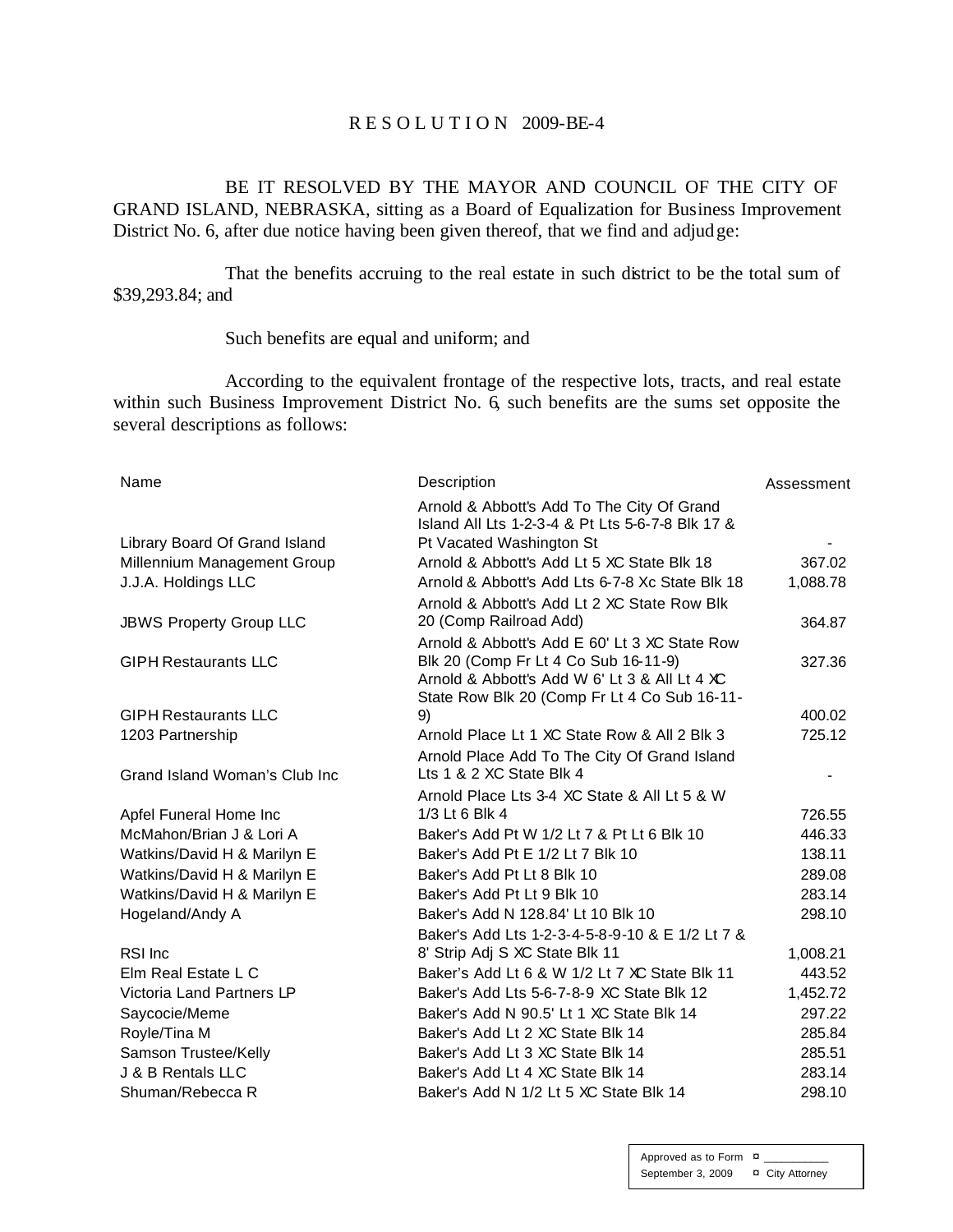#### RESOLUTION 2009-BE-4

| Sinclair Marketing Inc A Del Corp  | Baker's Add Lts 1-2-3 Blk 15 Ex State                                    | 867.08   |
|------------------------------------|--------------------------------------------------------------------------|----------|
| Clark/Robert V & Bonnie            | Baker's Add Lt 4 XC State Blk 15                                         | 283.14   |
| Daffodil LLC                       | Baker's Add Lt 5 XC State Blk 15                                         | 298.10   |
| Daffodil LLC                       | Baker's Add Lts 1-2-3-4-5 XC City Blk 16                                 | 1,448.81 |
| Wagner/Robert M                    | Baker's Add Lts 1 & 2 Blk 17                                             | 581.74   |
| Wagner/Robert M                    | Baker's Add Lt 3 Blk 17                                                  | 285.84   |
| Leaman/Michael & Ralisa            | Baker's Add Lts 4 & 5 Blk 17                                             | 582.07   |
| Hardware Land Co Of G I Ltd        | Kernohan & Decker's Add All Blk 5 & E 40' Vac<br>Harrison St & Vac Alley |          |
| Hehnson LLC                        | Kernohan & Decker's Add Lt 4 & Pt Vac Alley<br>Blk 6                     |          |
| Hehnson LLC                        | Kernohan & Decker's Add Lt 5 & Pt Vac Alley<br>Blk 6                     |          |
| Albright/Cleo E                    | Kernohan & Decker's Add W 20' Of Lt 6 & All Lt<br>5 XC State Row Blk 10  | 473.00   |
|                                    | Kernohan & Decker's Add All Lts 7 & 8 & E 46'                            |          |
|                                    | Of Lt 6 XC State Row Blk 10 (Comp Pt Lts 7 &                             |          |
| Fontenelle Oil Co #114             | 8 Blk 4 Spaulding & Gregg's)~                                            | 979.33   |
|                                    | Kernohan & Decker's Add N 1/2 of Lt 1 & All Lts                          |          |
|                                    | 2, 3, 4, 5, 6, & 7 & Pt Vac Alley & Pt Vac St XC                         |          |
| <b>Grand Island Properties</b>     | S 10' To City Blk 11                                                     | 1,304.16 |
| Folsom/John D & Sallie S           | Kernohan & Decker's Add Lt 8 XC Row Blk 11                               | 362.12   |
| <b>Grand Island Properties</b>     | Kernohan & Decker's Add XC City All Blk 12 &<br>W 40' Of Vac Mo XC State | 1,674.64 |
|                                    | Kernohan & Decker's Add All Lts 1-2-3-4 & Pt                             |          |
| Nasan LLC                          | Lts 5-6 & 7 & Pt Vac Alley Blk 13                                        | 1,086.09 |
|                                    | Kernohan & Decker's Add Pt Lt 8 Pt Vac Alley                             |          |
| <b>Five Points Bank</b>            | <b>Blk 13</b>                                                            | 363.83   |
|                                    | Kernohan & Decker's Add W 26' Lt 7 & E 33' Lt                            |          |
| Johnson/Merleen                    | 6 Ex State Blk 14                                                        | 324.50   |
|                                    | Kernohan & Decker's Add W 33' Lt 6 Blk 14 XC                             |          |
|                                    | State (Comp Blk 51 Packer & Barr's Second                                |          |
| Real Estate Group Of Grand Island  | Add)                                                                     | 183.92   |
|                                    | Kernohan & Decker's Add Lt 8 & E 40' Lt 7 XC                             |          |
| Johnson/Merleen                    | State Row Blk 14                                                         | 578.27   |
|                                    | Kernohan & Decker's Add Fr Lts 1-2-3-4 XC                                |          |
|                                    | State Row Blk 15 & Vac Alley (Comp Charles                               |          |
|                                    | Wasmer's Add Fr Lts 2 Thru 4 & Lts 6 Thru 10                             |          |
| First Federal Savings & Loan Assoc | Blk 2 & Vac Alley)                                                       | 1,446.89 |
| Autozone Development Corp          | Autozone Sub Lt 1 XC Row                                                 | 878.19   |
| Video Kingdom Of Grand Island Inc  | Autozone Sub Lt 2 XC State Row                                           | 573.82   |
|                                    | Kernohan & Decker's Add Lts 1 & 2 & E 10' Of                             |          |
| Walgreen Co An Illinois Corp       | Lt 3 & Pt Vac St XC State Blk 17                                         | 1,001.00 |
|                                    | Kernohan & Decker's Add Lt 4 XC City & W 56'                             |          |
| Walgreen Co An Illinois Corp       | Lt 3 Xc State Blk 17                                                     | 674.63   |
| Beckman/Dale F & Karleen K         | Kernohan & Decker's Add Lt 5 Blk 17                                      |          |
| Nebr Dist Council Of Assemblies Of | Kernohan & Decker's Add Pt E 2/3 Lt 1 Blk 18                             | 239.20   |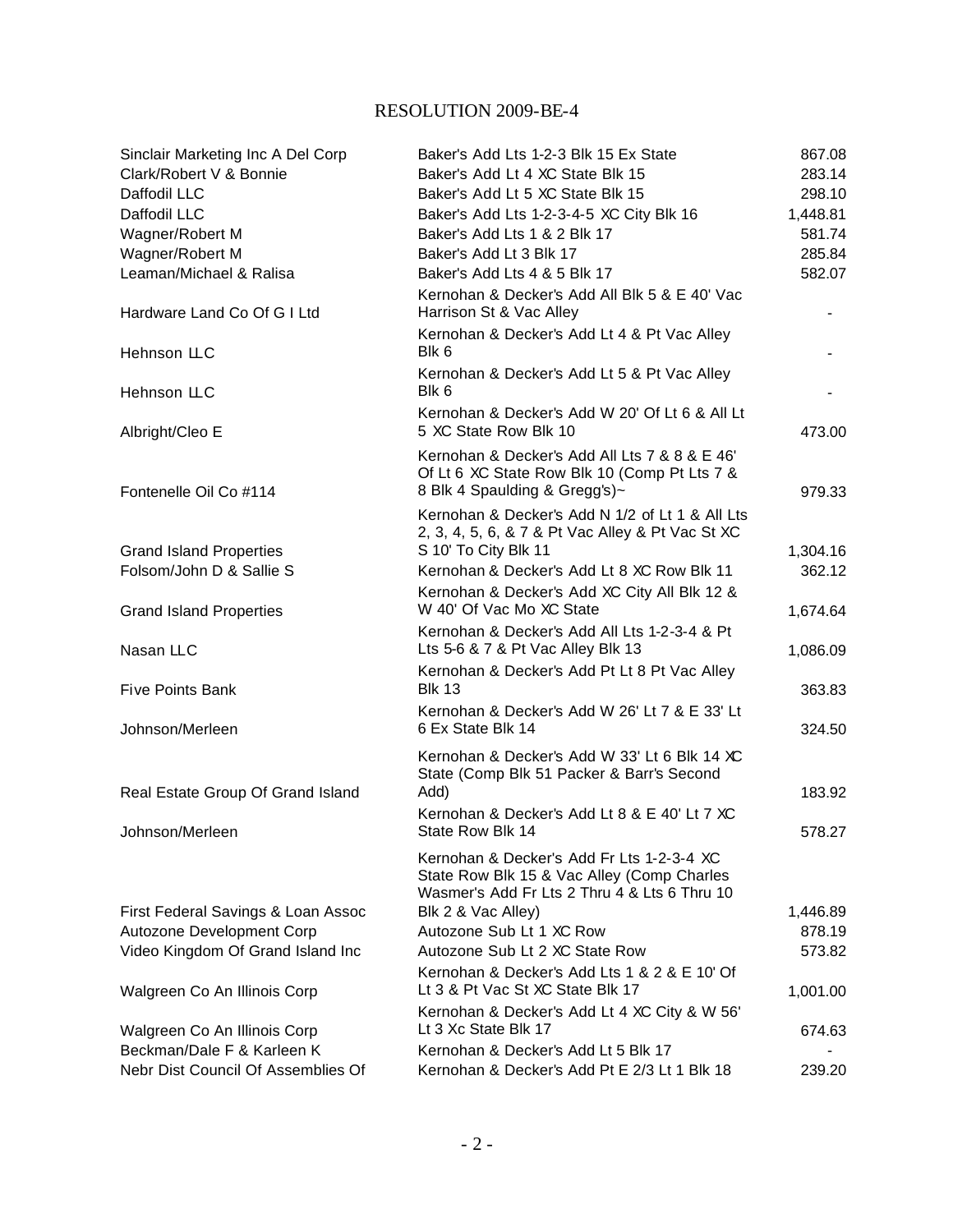#### RESOLUTION 2009-BE-4

| Nebr Dist Council Of Assemblies Of                  | Kernohan & Decker's Add Pt Of Pt W 1/3 Of Lt<br>1 & Pt E 1/3 Of Lt 2 Blk 18                                                                                         | 242.00              |
|-----------------------------------------------------|---------------------------------------------------------------------------------------------------------------------------------------------------------------------|---------------------|
| Walgreen Co An Illinois Corp                        | Kernohan & Decker's Add W 2/3 Lt 2 & All Lts 3<br>& 4 & Pt Vac St XC State Blk 18                                                                                   | 1,188.00            |
| Evans/Randy L                                       | Kernohan & Decker's Add Fr Lts 3 & 4 XC State<br>Row Blk 19 (Comp Blk 7 Spaulding & Gregg's<br>Add & Comp Blk 19 Palmer's Sub)                                      | 727.16              |
| Mues/Joan A                                         | Koenig & Wiebe's Add E 16' Fr Lt 7 & All Lt 8<br>Blk 120 (Comp Railroad Add)<br>Packer & Barr's Second Add Lt 5 Blk 51 XC<br>State (Comp Blk 14 Kernohan & Decker's |                     |
| Real Estate Group Of Grand Island                   | Add)<br>Packer & Barr's Second Add To The City Of                                                                                                                   | 361.57              |
| State Of Ne Hdq State Patrol &                      | Grand Island Lts 5 & 6 Blk 52 (Comp Baker's<br>Add)                                                                                                                 |                     |
| State Of Nebr                                       | Packer & Barr's Second Add To The City Of<br>Grand Island Lts 7 & 8 Blk 52                                                                                          |                     |
| Schaffer/David L & Frances F                        | Railroad Add Lt 5 Blk 114                                                                                                                                           | 367.02              |
| Story/Mary                                          | Railroad Add Lt 6 Blk 114                                                                                                                                           | 361.68              |
| Wanek/Bonna Barton                                  | Railroad Add Lt 8 Blk 114                                                                                                                                           | 362.23              |
| High Road Llc                                       | Railroad Add Lt 1 Blk 115                                                                                                                                           | 362.23              |
| Orozco/Rafael B & Rita                              | Railroad Add Lt 2 Blk 115                                                                                                                                           | 364.32              |
| Orozco/Rafael & Rita C                              | Railroad Add Lt 3 Blk 115                                                                                                                                           | 362.23              |
| Raile Properties, LLC                               | Railroad Add Lt 4 Blk 115                                                                                                                                           | 359.54              |
| Raile Properties, LLC<br>Puncochar/Harlan R         | Railroad Add Lts 1 & 2 Blk 117<br>Railroad Add E 1/2 Lt 3 Blk 117                                                                                                   | 726.55<br>176.50    |
|                                                     | Railroad Add W 1/2 Lt 3 Blk 117                                                                                                                                     | 185.74              |
| C & A Properties LLC<br>Durham/Roberta K & Steven G | Railroad Add Lt 4 Blk 117                                                                                                                                           | 361.63              |
| Fowle/Larry W                                       | Railroad Add N 49.5' Lt 5 Blk 117                                                                                                                                   |                     |
| Hernandez/Mirna Y Martinez                          | Railroad Add S 82.5' Lt 5 Blk 117                                                                                                                                   |                     |
|                                                     | Railroad Add Lt 5 XC State & All Lts 6-7-8 Blk                                                                                                                      |                     |
| <b>Overland National Bank</b>                       | 118                                                                                                                                                                 | 1,455.08            |
| <b>JBWS Property Group LLC</b>                      | Railroad Add Lt 1 Blk 120                                                                                                                                           | 303.71              |
|                                                     | Spaulding & Gregg's Add To The City Of Grand<br>Island Pt Lts 5-6-7-Fr 8 & Pt Vac Alley & W 1/2<br>Vac St Blk 2 (Comp Arnold Place Pt Fr Lt 8 Blk                   |                     |
| City Of Grand Island                                | 2)                                                                                                                                                                  |                     |
| Degen Co A Partnership                              | Spaulding & Gregg's Add Lts 5-6-7 XC State<br>Row Blk 3<br>Spaulding & Gregg's Add Lt 8 XC State Row                                                                | 1,088.78            |
| Nall Inc                                            | Blk 3                                                                                                                                                               | 367.02              |
| Casey's Retail Co                                   | Spaulding & Gregg's Add Lts 3 & 4 XC State<br>Row Blk 5 (Comp Arnold Place)                                                                                         | 727.93              |
| Mcdonald's Corp                                     | Spaulding & Gregg's Add Lts 1-2-3-4 Blk 6 XC<br><b>State Row</b>                                                                                                    | 1,453.10            |
|                                                     | Spaulding & Gregg's Add Lts 1 & 2 XC State<br>Row Blk 7                                                                                                             |                     |
| Evans/Randy L & Cynthia S                           |                                                                                                                                                                     | 725.95              |
| Wanek/Bonna Barton                                  | Railroad Add S 88' Lot 7 Blk 114                                                                                                                                    | 364.76<br>39,293.84 |